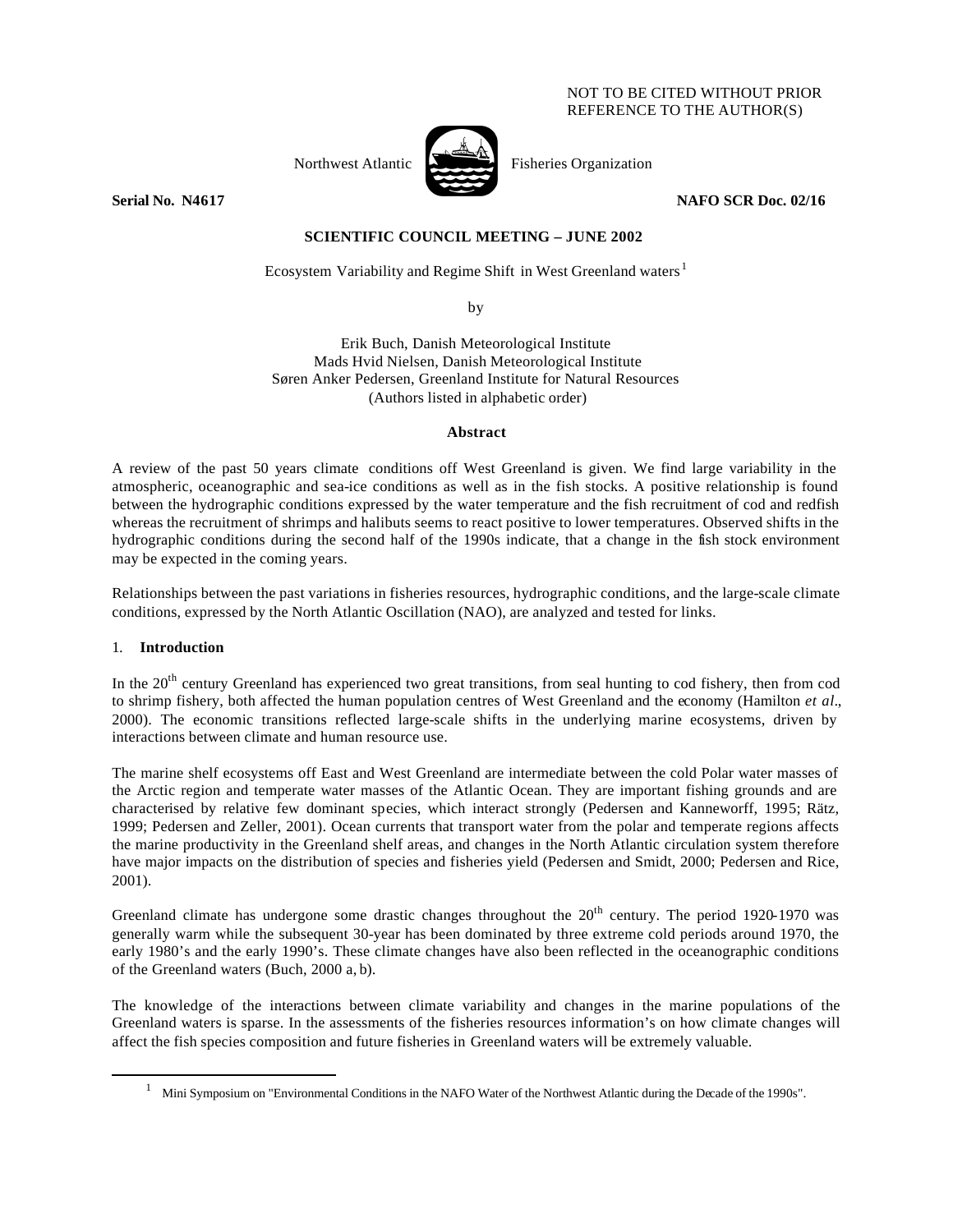In the present paper we describe the recent development in the West Greenland fishery, climate and hydrography using available time-series, indices of biological and climatic variability, and discuss possible relations.

### 2. **Methods**

The presented time-series data for development in fisheries and fish stocks have been retrieved from a number of assessment documents available from NAFO (www.nafo.ca), ICES (Anon., 2000), and Greenland Institute of Natural Resources.

The Greenland Fisheries Research Institute has since its foundation in 1947 tried to operate all the NAFO $2$  (earlier  $ICNAF<sup>3</sup>$ ) standard sections (Fig.1) along the west coast of Greenland at least once a year and especially the Fylla Bank section several times per year. All sections north of the Fylla Bank Section were covered twice a year (June-July and November) while the southernmost sections were occupied only once (March-April). In 1990 the oceanographic activity was reduced due to reorganisation of the institute, for which reason the work on the standard sections was cancelled in 1991. From 1992 to 1997 one annual cruise to the NAFO standard sections has been performed by the Royal Danish Administration of Navigation and Hydrography on a contract with the Greenland Fisheries Research Institute and since 1998 the Danish Meteorological Institute has undertaken this task.

In connection with trawl surveys oceanographic observations have been carried out on the trawl sites i.e. away from the NAFO standard sections.

The Danish Meteorological Institute (DMI) has carried out meteorological observations in Greenland since 1873 and has for almost the same period collected information's on the distribution of sea ice in Greenland waters.

# 3. **Biological variability**

In the 20th century a rich Atlantic cod (*Gadus morhua*) fishery started off West Greenland in the 1920s after a general warming of the Northern Hemisphere (Jensen, 1939; Dickson *et al*., 1994; Buch *et al*., 1994; Horsted, 2000). The West Greenland cod fishery peaked in the 1960s at annual catches between 400,000 and 500,000 tons. During the late 1960s, the cod catches declined drastically as did the catches of other commercially important fish species - redfish (*Sebastes marinus and S. mentella*), Atlantic halibut (*Hippoglossus hippoglossus*) and wolffish (Atlantic wolffish, *Anarhichas lupus*, and spotted wolffish, *A*. *minor*) - mainly taken as by-catch in the fishery for cod. After 1969, catches of cod and redfish fluctuated around a much lower mean than prior to the late 1960s (Fig. 2).

Except for a temporary improvement of the cod abundance during 1988-1990, due to the strong 1984 year-class recruited from Iceland, data from annual groundfish survey for cod on the West Greenland shelf (0-400 m depth) performed by Germany since 1982 showed a dramatic decline in overall biomass and sizes (mean individual weight) of fish in West Greenland (Rätz, 1999).

The decline in the amount caught is not the only supposed effect of climate change on the Greenland cod stock. The center of the cod fishery moved south during the 1980s, and the sizes of fish at age dropped as well (Hovgård and Buch, 1990; Riget and Engelstoft, 1998; Rätz *et al*., 1999; Horsted, 2000). At the same time catches of two other commercially important species northern shrimp (*Pandalus borealis*), and Greenland halibut (*Reinhardtius hippoglossoides*) increased (Fig. 2), and in recent years a newly started fishery for snow crab (*Chionoectes opilio*) show a steep increasing trend from a few hundred tons in 1994 to close to 5,000 tons in 1999.

During the last two decades northern shrimp has by far been the most important fishery resource in Greenland. Export of shrimp to Japan, has provided a high-value economic alternative to cod, comprising 73% of Greenland's total exports in 1995. The shrimp stock off West Greenland is distributed in NAFO Div. 0A and Subarea 1 (see Fig. 3). There is no evidence of distinct sub-populations and the entire shrimp stock is assessed as a single population. The Greenland fishery exploits the stock in Subarea 1 (Div. 1A to 1F) in offshore and inshore areas (primarily Disko Bay) (Fig. 3). Overall shrimp catches increased until 1992, vary at lower levels from 1993 to 1997 and increase thereafter (see Fig. 2).

 $\overline{a}$ 

<sup>2</sup> NAFO = North Atlantic Fisheries Organisation

<sup>3</sup> ICNAF = International Commission for North Atlantic Fisheries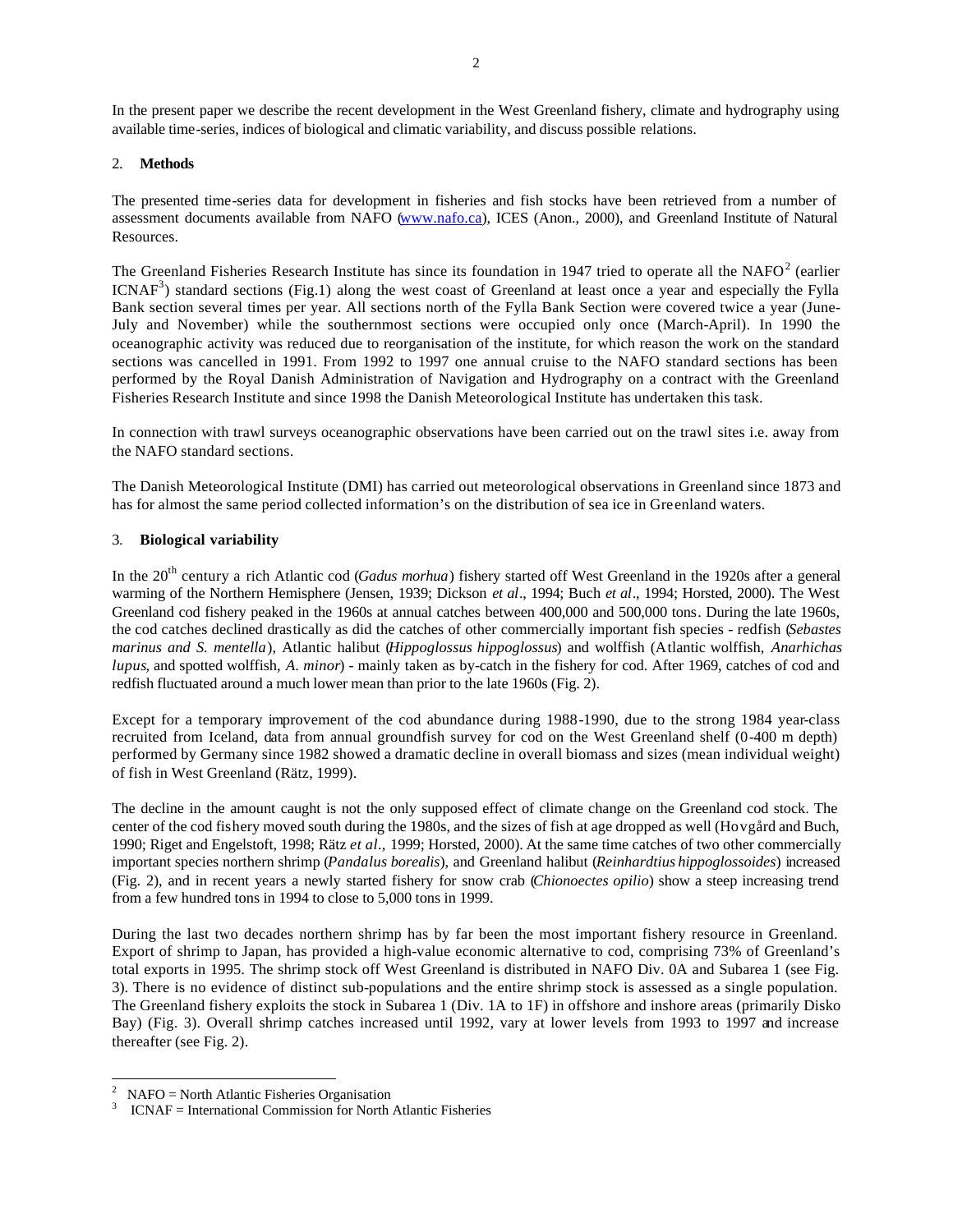From 1975 to 1984 annual efforts in the shrimp fishery showed a slightly increasing trend from about 75,000 hr's to about 93,000 hr's. In the subsequent years a considerable enlargement of the offshore fleet took place and effort went up by almost a factor three reaching 250,000 hr's in 1991-1992 (Fig 4). Hereafter effort decreased as a result of management measures, reduced activity in Div. 0A and a general increased fishing efficiency of the participating vessels.

The catch-per-unit-effort (CPUE) time-series for the West Greenland shrimp fishery can be used as a stock biomass index (Fig. 4). The marked spike in 1987 is likely the result of some very strong year classes produced in the early 1980s. From 1990 to 2000 the CPUE index has shown an increasing trend indicating an increasing shrimp stock biomass (Fig. 4).

Annual stratified-random shrimp trawl surveys have been conducted by the Greenland Fisheries Research Institute since 1988 in the main West Greenland shrimp distribution area (Carlsson and Kanneworff, MS 2000). For the period 1988-1997 biomass indices of the fishable shrimp stock in the offshore areas were stable at a level of about 250 thousand tons (Fig. 5a). From 1998 the biomass indices show a significant increase to a record high biomass estimate in year 2000 of 350 thousand tons.

A geographical redistribution of the fishing effort has been observed since the late 1980's. Traditionally Div. 1A and 1B have included the most important fishing grounds; but up through the 1990s the fishery has gradually moved southward as indicated by the mean latitude of effort allocation (Fig. 5b). At the same time the highest densities (in weight) in the annual shrimp survey catches showed a trend of moving towards shallower depths (Fig. 5c). The change in shrimp catch distributions both geographical and over depth observed during the survey period may indicate stock migrations towards preferable habitat temperatures due to the changes of the ocean climate in the same period. From 1995 to 1999 the average sea bottom temperature during shrimp survey (July-August) show a clear increasing trend (Fig. 5d), this has, however, not yet been reflected in a movement of the center of the main fishing effort northward again.

During the 1990 there was a slight increase in catches of striped pink shrimp, *Pandalus montagui,* in local commercial fishing areas and during the annual shrimp survey (Fig. 5e). This shrimp species is well adapted to cold conditions and the increased catches may indicate a positive biological effect on this species of the cold sea climate from the late 1980s to the mid 1990s. The peaks in the abundance indices from the shrimp survey in 1995 and 1998 are unexplained (Kanneworff, MS 2000), but a lag between increased larval production and recruitment to the catchable stock should be expected.

From 1950 to 1984 Greenland Fisheries Research Institute collected annual zooplankton samples from West Greenland waters. The zooplankton displacement volume and most of the zooplankton taxa showed higher abundance indices in the generally warmer period 1950–68 compared to the colder period 1969–84 (Pedersen and Smidt, 2000). An exception was abundance indices of sandeel larvae, which were negatively correlated with sea temperature. Historic sandeel and shrimp larvae abundance indices (1950-1984, in Pederen and Rice, 2001) updated with abundance indices from zooplankton samples collected in 1996, 1999 and 2000 showed similar trends (Fig. 6) and correlated positively  $(r=0.48, p<0.05, n=23)$ .

# **4. Climate variability**

The West Greenland area has over the past fifty years experienced some rather dramatic fluctuations in climate, which have influenced the living conditions for all species on land as well as in the ocean. These fluctuations may therefore be regarded as one of the reasons for the observed variability in the various fish stocks described in the previous chapter.

Several papers have over the past decade dealt with the importance of the North Atlantic Oscillation Index (NAOindex) in forming the climate in the North Atlantic region (Dickson et al., 2000; Blindheim et al., 2000; Dickson et al., 1996) and thereby also in the West Greenland area (Buch, 2000). The NAO, which is associated with changes in the surface westerlies across the Atlantic onto Europe, refers to a meridional oscillation in the atmospheric mass with centres of action near the Iceland Low and the Azores High (van Loon and Rogers, 1978). Although it is evident throughout the year, it is most pronounced during winter and accounts for more than one-third of the total variance of the Sea Level Pressure (SLP) field over the North Atlantic. Because the signature of the NAO is strongly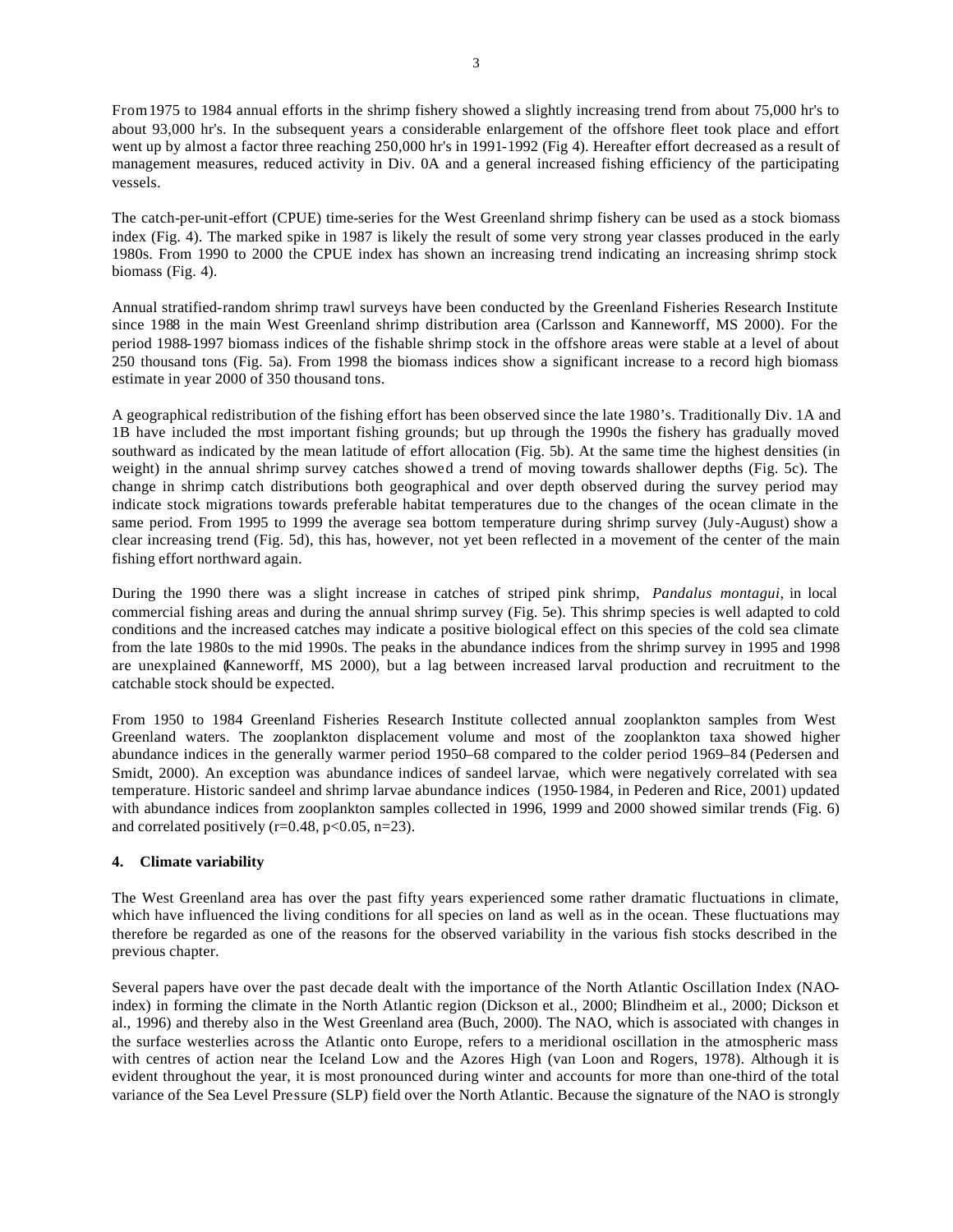regional, a simple index of NAO was defined by Hurrell (1995) as the difference between the normalised mean winter (December-March) SLP anomalies at Lisbon, Portugal and Stykkisholmur, Iceland. The SLP anomalies at each station were normalised by dividing each seasonal pressure by the long-term mean (1964 - 1995) standard deviation.

The variability of the NAO index since 1864 is shown in Fig. 7, where the heavy solid line represents the low pass filtered meridional pressure gradient. Positive values of the index indicate stronger than average westerlies over the mid-latitudes associated with low-pressure anomalies over the region of the Icelandic Low and anomalous high pressures across the subtropical Atlantic.

In addition to a large amount of interannual variability, there have been several periods when the NAO index persisted in one phase for many winters, (van Loon and Rogers, 1978, Barnett 1985, Hurrell and van Loon, 1997). Over the region of the Icelandic Low, the seasonal pressures were anomalously low during winter from the turn of the century until about 1930 (with exception of the 1916-1919 winters), while pressures were higher than average at lower latitudes. Consequently, the wind onto Europe had a strong westerly component and the moderating influence of the ocean contributed to higher than normal temperatures over much of Europe (Parker and Folland, 1988). From the early 1940'es until the early 1970'es, the NAO index exhibited a downward trend into the extreme low NAO of the seventies and this period was marked by European wintertime temperatures that were frequently lower than normal (van Loon and Williams, 1976, Moses et al., 1987). A sharp reversal has occurred over the past 25 years and, since 1980, the NAO has remained in a highly positive phase with SLP anomalies of more than 3 mb in magnitude over both the subpolar and the subtropical Atlantic. The 1983, 1989, 1990, 1994 and 1995 winters were marked by some of the highest positive values of the NAO index recorded since 1864 (Fig. 7).

A detailed analysis by Hurrell, 2000 shows, that the NAO exerts a dominant influence on wintertime temperatures across much of the Northern Hemisphere. Surface air temperature and sea surface temperature (SST) across wide regions of the North Atlantic Ocean, North America, the Arctic, Eurasia and the Mediterranean are significantly correlated with NAO variability.

When the NAO index is positive, enhanced westerly flow across the North Atlantic during winter moves relatively warm (and moist) maritime air over much of Europe and far downstream across Asia, while stronger northerlies over Greenland and northeastern Canada carry cold air southward and decrease land temperatures and SST over the northwest Atlantic (Fig. 8).

This can be illustrated further by comparing the temperatures over Greenland from a low NAO period (1960-69) to a high NAO period (1990-99), Fig. 9 It is noticed that especially offshore West Greenland temperatures were significantly higher in the 1960s than in the 1990s.

Time series of annual mean air temperatures from Nuuk, West Greenland for the period 1950-2000 is shown in Fig.10. In addition to the interannual variability it reflects the general picture of variability outlined above in the description of the NAO index (Fig.7) i.e. high NAO conditions is normally reflected in cold condition in Greenland (Fig. 9). The late 1990'es are however an exception from this pattern, since both NAO and Nuuk air temperatures show relatively high values. This was due to a slight displacement of the NAO pattern towards the East or Northeast, ICES, 2000.

Changes in the wind pattern in the Greenland area are minor as illustrated in Fig. 11. A more detailed analysis using wind observations (6 hour intervals) from a number of observation sites in Greenland confirms this statement.

The waters off West Greenland are dominated by water masses all formed outside the Davis Strait (Buch, 1990/2000, Buch 2000):

- In the surface layer close to the coast cold and low saline Polar Water is found. The East Greenland Current carries it to Southwest Greenland.
- Below and west of the Polar Water we find water originating from the North Atlantic Current.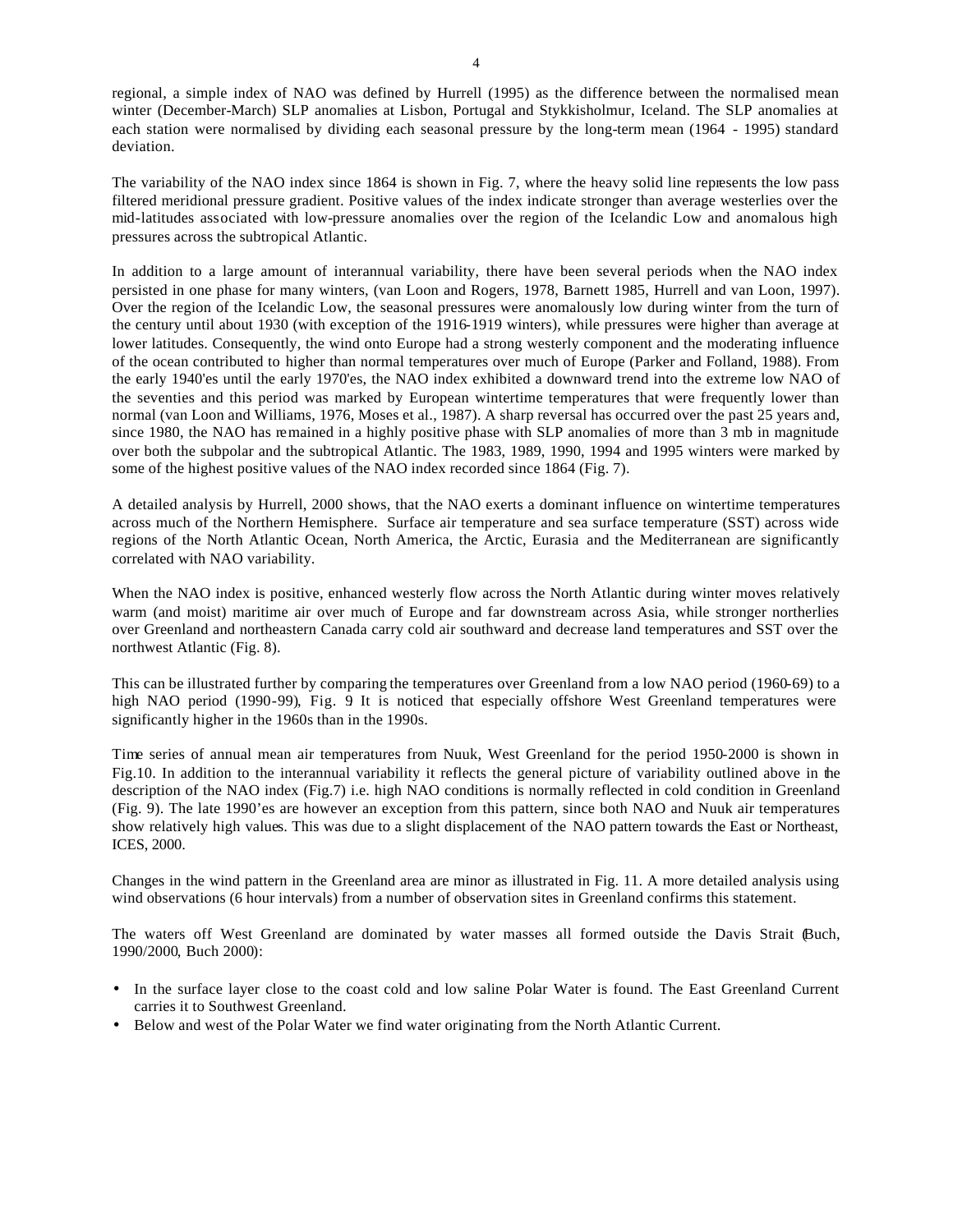The changes in the atmospheric conditions caused by the shift from low NAO to high NAO conditions have affected the ocean circulation and ocean conditions in the North Atlantic (Dickson et al, 1996, Dickson et al., 2000). The oceanographic conditions off West Greenland will therefore be directly and indirectly affected by climate variability related to the changes in NAO.

The most well-known oceanographic time series from West Greenland is the Mid-June mean temperature on top of Fylla Bank (Fylla Bank st.2, 0 - 40 m), Fig. 12, which the Greenland Fisheries Research Institute carefully has maintained due to its importance to the cod stock assessment.

The temperature may vary quite drastically from one year to the next, often more than  $1^{\circ}$ C, reflecting the variability of both the atmospheric influence and the inflow of Polar Water. The curve showing the 3-year running mean values naturally smoothens out the variations and therefore better reflects the large scale climatic variability.

The 50-year long temperature time-series reveal some very distinct climatic events:

- The 1950 1968 period generally showed high temperatures around  $2^{\circ}$ C.
- Around 1970 a cold period the coldest was experienced. The cold climate of this period was due to a anomalous high inflow of Polar Water, which was closely linked to the "Great Salinity Anomaly", (Dickson *et al*., 1988, Belkin *et al*., 1998), which again is reflected in the NAO negative index changing to positive indices.
- The early 1980'es and early-1990s two extremely cold periods were observed reflecting the cold atmospheric conditions in the Davis Strait area, as discussed above, due to the high NAO indices during these years.
- A remarkably low temperature was observed in 1997 although the atmospheric conditions were quite warm, Fig. 10, which indicates a high inflow of Polar Water.
- During recent years temperatures have been rather high most likely due to increased inflow of Irminger Water, se below.

Fig. 13 shows the time-series of the Mid-June salinity on top of Fylla Bank (actual observations as well as a 3 years running mean). The "Great Salinity Anomaly" around 1970 is clearly reflected in this data set, while the climatic anomalies in the early 1980'es and 1990'es do not expose themselves in any significant way in the surface salinities at Fylla Bank, which off course was not to be expected because these cold periods was due to atmospheric cooling.

Relatively low salinities were observed in 1996 and 1997 indicating that the inflow of Polar Water have been above normal in these years.

At greater depth three water masses of Atlantic origin is found, Buch 2000b:

- **Irminger Water** temperature around 4.5<sup>o</sup>C and salinity above 34.95 psu
- *Irminger Mode Water* Irminger Water mixed with surrounding water masses on it way to Southwest Greenland temperature around  $4^{\circ}$ C and salinities between 34.85 and 34.95 psu.
- *Northwest Atlantic Mode Water* Temperature above 2<sup>o</sup>C and salinities between 34.5 and 34.85 psu. In late autumn the temperatures rise to above  $5^{\circ}$ C.

Analysis of temperature and salinity data collected off West Greenland over the past 6-7 decades are given in Fig. 14 showing timeseries plot of temperature, salinity and density from stations just west of the shelf at the Cape Farewell- and Fylla Bank sections, respectively. It is seen that the inflow of water of Atlantic Origin has changed. Before the 1970'es pure Irminger Water (S >34.95) was present at the Cape Farewell st.3 in large quantities at depths greater than  $100 - 400$  m, although the inflow was gradually decreasing. It is also noticed that the heat inflow was markedly greater at that time with temperatures above  $4.5^{\circ}$ C in the entire upper 600 m water column, the upper 200 m even had temperatures above 5.5°C. After 1970 Irminger Water has only been observed in smaller quantities after 1995 and a similar statement can be given for temperatures above 5.5<sup>o</sup>C. In the intermediate period the dominant water mass was Irminger Mode Water. The increased activity in the circulation of Irminger Water has also been observed in the interior of the Irminger Sea after 1995 (Mortensen and Valdimarsson, 1999).

At the Fylla Bank st.4 we observe a similar trend in reduced inflow of salt and heat. The Irminger Mode Water was present in much higher quantities before mid 1970'es than after and we notice that the three cold periods are clearly reflected in the temperatures of the upper 200 m.. A weak freshening in the upper 150-200 m is additionally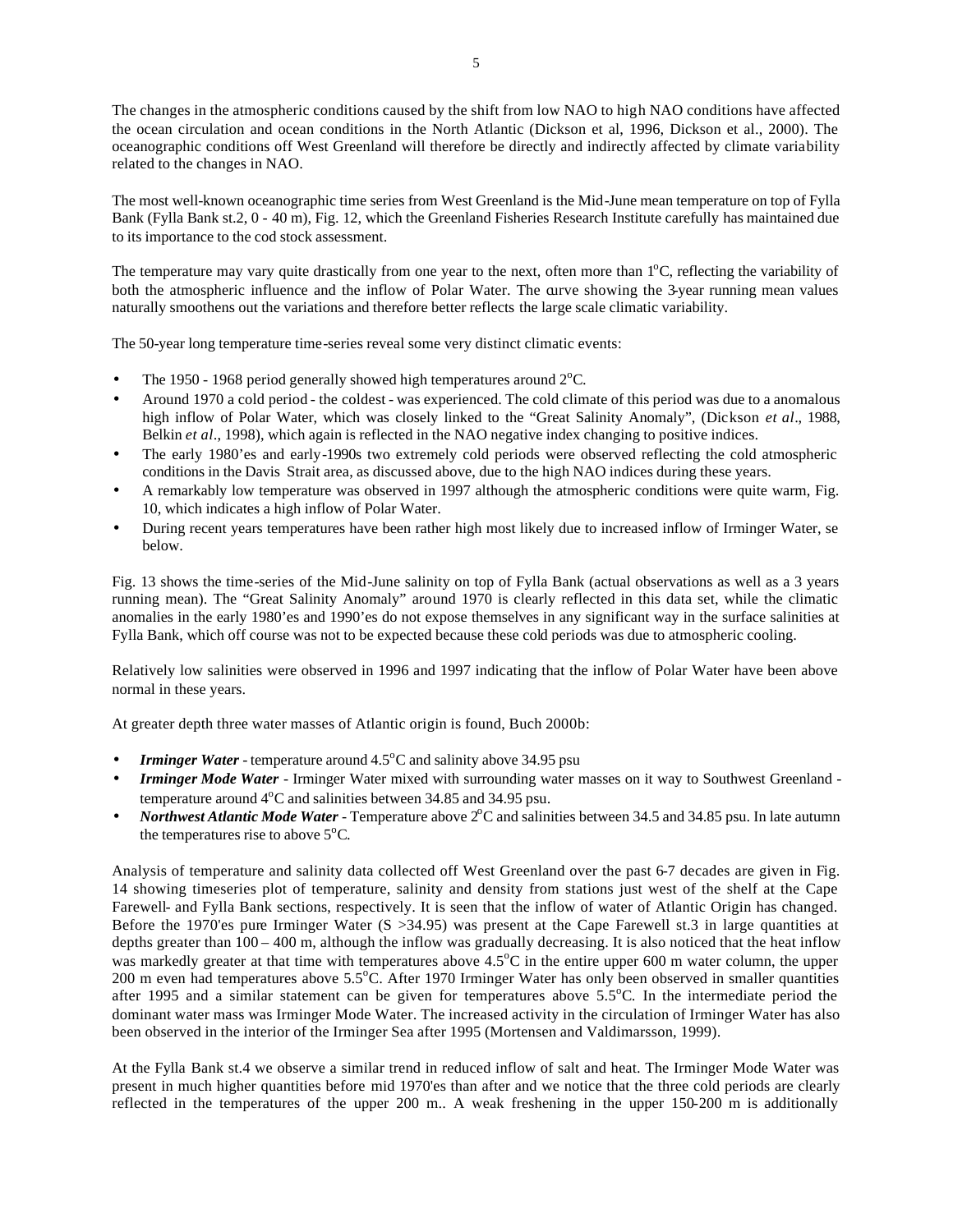observed since 1965 resulting in a less dense water mass within this layer. This freshening, however, is most dominant in the upper 50-100 m. A similar freshening during the same period has also been observed in the Irminger Water component north of Iceland (Malmberg, 1985), indicating a reduction of the strength of the Irminger Current after 1965 and/or a more dominant influence of Polar Water. From mid 1965'es to the early 1970'es, the freshening was caused by an anomalous high inflow of Polar Water closely linked to the "Great Salinity Anomaly", whereas afterwards it is believed to be caused by a high NAO anomaly reducing the strength of the Irminger Current.

Sea ice is an important parameter in Greenland waters and the West Greenland area is mainly dominated by two types of sea ice:

- 1. "Storis", multiyear ice of polar origin carried to Southwest Greenland by the East Greenland Current.
- 2. "Westice", first-year ice formed in the Baffin Bay and Davis Strait.

The Southwest Greenland waters, primarily the Julianehaab Bight, are covered with "Storis" 8-9 months of the year. The leading edge of the "Storis" normally passes Cape Farewell in December or January, but can vary several months from year to year. The amount of "Storis" entering Southwest Greenland waters show great interannual variability and is governed by several factors such as the outflow of sea ice from the Arctic Ocean, the formation of sea ice in the Greenland Sea, wind conditions in the Greenland -, Iceland - and the Irminger Sea. Extremely great amounts of "Storis" entered Southwest Greenland water in 1968-70, 1982, 1984, 1989, 1990 and 1993 (Greenland Ice Service, pers. Comm).

The formation of "Westice" starts in the northern Baffin Bay in September and in the succeeding months it continues to block larger areas along the Northwest Greenland coast. In most years the ice limit reaches Aasiat in December - January. The waters of Southwest Greenland are normally not affected by "Westice" because the inflow of warm water of Atlantic origin has its maximum during autumn and early winter, Buch (2000a).

The presence of extremely cold air masses over the Davis Strait in 1983 -1984 and 1989 - 1994 naturally resulted in the formation of extraordinary large amounts of "Westice", whereby the ice limit was moved so far south that the seldom situation of the "Westice" and the "Storis" joining each other in the Julianehaab Bight has been experienced several times during the recent 15 years, Fig. 15.

### **5. Discussion**

The shift in community structure and landing composition of fish in Greenland during the second half of the  $20<sup>th</sup>$ century do coincide well in time with the large climatic changes observed in the Greenland area in the same period. It is therefore believed that the observed changes in recruitment patterns are largely driven by changes in the ocean climate. In terms of mechanisms linking oceanographic factors to recruitment of fish and shellfish in West Greenland, sea temperature, drift of larvae by surface currents, and stability of the water masses (oceanographic fronts) have been proposed (Pedersen and Rice, 2001). Variability in these factors is related in turn to the inflow of water from other parts of the North Atlantic which in turn is highly related to NAO variations. The individual strengths of the *East Greenland-* and *Irminger Currents* have a dominating effect on the physical environment of the shelf areas around southern Greenland.

The ocean transports of salt and heat towards West Greenland decreased drastically after 1970, and so did the heat exchange with the atmosphere. This seems to have had a negative effect on the recruitment success of the West Greenland cod stock, and a number of other boreal fish stocks, and a positive effect on the production of northern shrimp and Greenland halibut.

The drastic reduction (almost disappearance) in the West Greenland cod fishery is believed to have two causes:

Reduction in the West Greenland spawning stock. The number of cod recruits at age 3 years have been documented to be significantly correlated with the spawning stock biomass and June water temperature on top of Fyllas Bank (Hansen and Buch, 1986; Hovgaard and Buch, 1990). Both factors positively affected the number of offspring and explained 51% of the observed variation in recruitment (Rätz *et al*., 1999).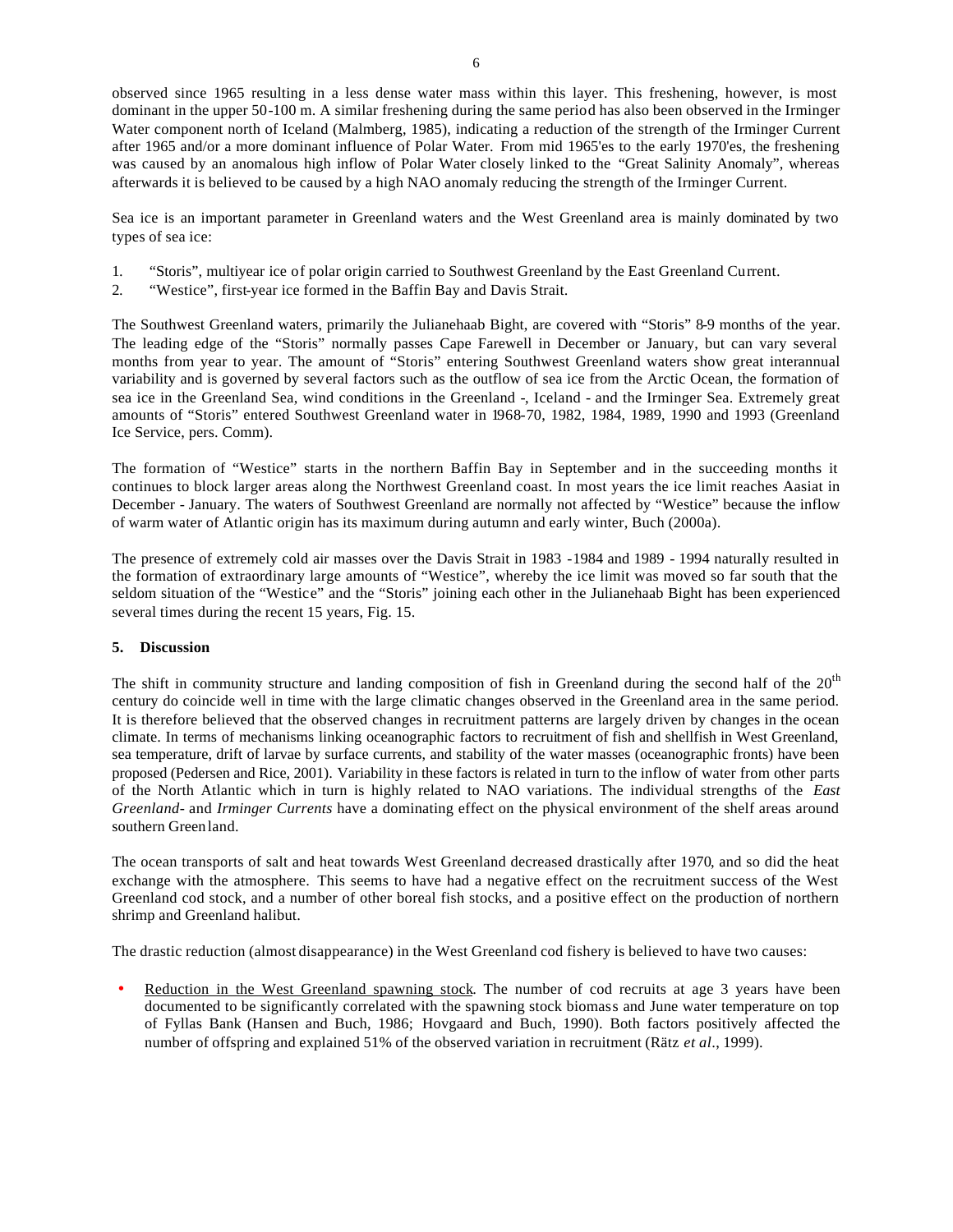Reduced inflow of cod larvae from Icelandic spawning grounds. The inflow of cod larvae was occurring almost every year in the 1950s and early 1960s, (Hansen and Buch, 1986); but have since been absent except for the 1973 and 1984 year classes.

Changes in the thermal regime can have a considerable impact on the abundance of ground fishes and pandalid shrimps (Anderson, 2000; Koeller, 2000; Stein, 2000). In the summer of 1982 cod larvae were abundant in West Greenland but the following extremely cold winter were assumed to terminate this year-class (Pedersen and Smidt, 2000).

Northern shrimp prefers relatively cold temperatures in the range of  $16^{\circ}$ C and especially their larvae are less vulnerable to low temperatures compared to e.g. cod (Shumway *et al*., 1985), which may partly explain the positive reaction of the West Greenland shrimp stock to the changed climatic conditions. The shift in the underlying marine ecosystem at West Greenland may, however, have been amplified by the declining cod stock due to a release in predation pressure from cod on northern shrimp (Koeller, 2000; Lilly *et al*, 2000). Additionally by-catches in the steady growing fishery for northern shrimp during the last part of the 20<sup>th</sup> century may have played a role in reducing and keeping the mean trophic level low (Pedersen and Kanneworff, 1995; Kingsley *et al*., MS 1999; Pauly *et al.*, 2001).

The observed increase in the shrimp biomass during the recent years is related to the shrimp production by increasing individual shrimp growth and recruitment (Carlsson and Kanneworff, MS 1999; Siegstad, MS 2000). The shrimp recruitment indices (number of juvenile shrimp) show a steep increasing trend from 1997 to 2000, which is a good prospect for shrimp fishery (Fig. 5a). This positive development is believed to be related to the favourable temperature conditions observed off West Greenland during this period where especially the increased inflow of Irminger Water (Fig. 14) have carried heat to the area.

The relative cold period during late 1980s to mid 1995, where shrimp habitat temperatures decreased below the temperature preference  $(3-4^{\circ}C)$ , seem to have caused a southern migration of the shrimp stock and the fishery. The warming trend from 1995 to 2000 towards the preferred habitat temperatures seems to have favoured growth and recruitment for northern shrimp, whereby an extraordinary increase in the shrimp biomass has been observed in very recent years.

Pandalid shrimps have been demonstrated to be indicator species in the cold regime community structure of the Gulf of Alaska (GOA) ecosystem (Anderson, 2000). According to Anderson (2000) linkage between the pandalid shrimp decline and water temperatures supports the hypothesis that the GOA ecosystem is regulated to a large degree by bottom-up processes. Variaility in the timing of zooplankton production could have a direct effect on recruitment of decapods in the GOA. Hence, later peak abundance in zooplankton seems to be favourable for developing shrimp larvae and subsequent year class strength (Andersen, 2000). On the Labrador Shelf extensive ice cover in cold years possibly contributes positively to survival of larvae and juveniles in the same year and the effect can be detected in the CPUE several years later (the mean age of shrimp in the catch is about 6 years) (Parsons and Colbourne, 2000). A recent study by Ramseier *et al*. (2000) showed that the extent of localized sedimentation of particulate organic carbon (POC) can be derived from information about ice cover. POC likely plays an important role as food supply for shrimp, and it is possible that the explanation of the functional relationship is related more to nutrient supply than temperature-related phenomena. According to Parsons and Colbourne (2000) this would help explain the apparent inconsistencies between in situ observations, which suggest "cold conditions" are favourable for shrimp, and laboratory studies, which indicate that larval growth and survival are enhanced at higher temperatures.

### **6. Conclusions**

From the description of the development in the West Greenland fishery and the climate variability in the area it can be concluded:

- The Greenland economy, formerly being highly dependant on a rich cod fishery, is today almost entirely dependant on the Greenland shrimp stock.
- The Greenland climate has since 1970 been considerably colder than during the 1920-1970 period, which can be related to a shift in the NAO-index from negative to positive values.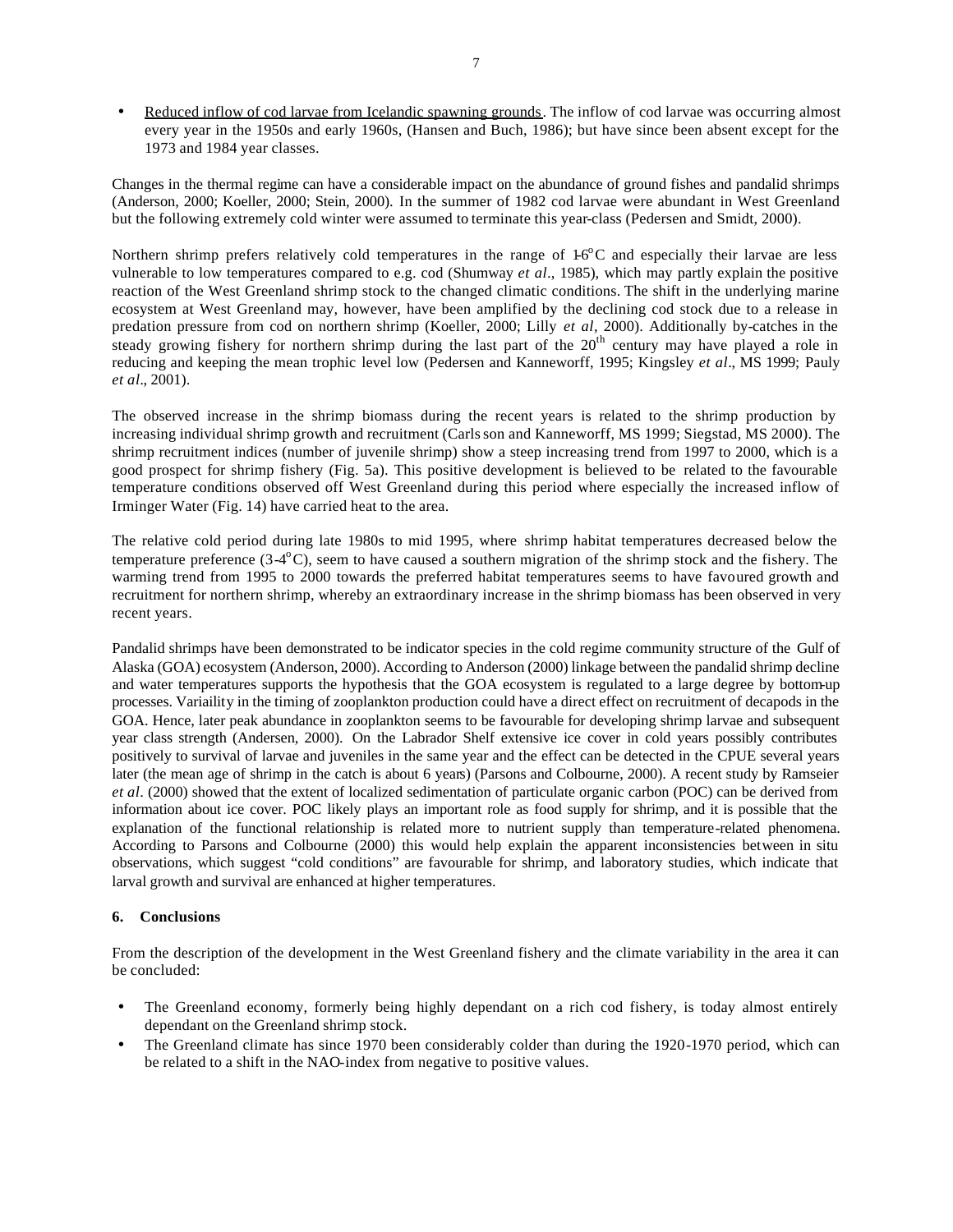- The redistribution of the atmospheric pressure fields have altered the surface ocean currents of the North Atlantic, having had the effect that the inflow of heat, salt and cod larvae to the West Greenland area via the various current components of Atlantic origin have decreased considerably.
- There seem to be a good correlation between the climate changes and the observed shift in the marine ecosystem. This correlation is, however, based mainly on the use of ocean temperatures as a proxy for climate change. Scientific investigation to understand the ecological, chemical and physical processes behind changes in the marine ecosystem has until now almost not been performed.
- The increase in the West Greenland shrimp stock biomass can most likely not be attributed solely to the changes in climate. The almost disappearance of the cod stock has reduced the predator pressure and bycatches of the shrimp fishery contribute to keeping the predator pressure low.
- The close relationship between climate variability and the structure of the marine ecosystem off West Greenland strongly supports the incorporation of environmental variability in prediction models for fish stock recruitment and thereby in the assessment of the fisheries resources. This will, however, require increased research and studies of processes linking fisheries recruitment to environmental factors. These efforts must be supplemented with the development of coupled ocean and ecological models to increase our knowledge of the interacting physical and biological processes. Models of ecosystem developments under changing climatic conditions should be considered in fishery assessments in the future and they should lead to better planning for the Greenland society.

#### **7. References**

- Anderson, P.J. 2000. Pandalid Shrimp as Indicators of Ecosystem Regime Shift. Journal of Northwest Atlantic Fishery Science, Volume 27:1-10.
- Anon., 1996. Report of the North-Western Working Group. *ICES C.M. Doc.,* No. Assess: 15, 377 p.
- Anon., 2000. Report of the North-Western Working Group. *ICES C.M. Doc.,* No. Assess: 15, 328 p.
- Barnett, T.P., 1985. Variations in Near-Global Sea Level Pressure. J. Atmos. Sci., 42, 478-501
- Belkin, I. M., Levitus, S., Antonov, J. and Malmberg, S. A., 1998. "Great Salinity Anomalies" in the North Atlantic. Progress in Oceanography 41, pp. 1-68.
- Blindheim, J; Borovkov, V.; Hansen, B.; Malmberg, S.Aa.; Turrell, B. og Østerhus, S., 2000. Upper layer cooling and freshening in the Norwegian Sea in relation to atmospheric forcing. Deep-sea Research I 2000; 47(4):655- 680.
- Buch, E., (1990/2000). *A monograph on the Physical Oceanography of the Greenland Waters*. Greenland Fisheries Research Institute Report, (reissued in 2000 as Danish Meteorological Institute, Scientific report, 00-12), 405 pp. .
- Buch, E., 2000. Air-Sea-Ice Conditions off Southwest Greenland, 1981-97. J. Northwest Atlantic Fishery Science, Vol. 26: 1-14.
- Buch, E., Horsted, S.Aa. and Hovgård, H. 1994. Fluctuations in the occurrence of cod in Greenland waters and their possible causes. ICES Mar. Sci. Symp. 198:158-174.
- Carlsson, D.M. and P. Kanneworff. MS 1999. Bottom temperatures and possible effect on growth and size at sex reversal of northen shrimp in West Greenland. NAFO SCR Document No. 110, serial No. N4190.
- Carlsson, D.M. and P. Kanneworff. MS 2000. Stratified-random Trawl Survey for Northern Shrimp (*Pandalus borealis*) in NAFO Subareas 0+1, in 2000. NAFO SCR Document No. 78, serial No. N4335. 27 p.
- Dickson, R.R., J. Meincke, S.A. Malmberg, and A.J. Lee, 1988. The "Great Salinity Anomaly" in the northern North Atlantic 1968-1982, Prog. Oceanog., 20, 103-151.
- Dickson, R.R., Briffa, K.R., and Osborn, T.J. 1994. Cod and climate: the spatial and temporal context. ICES Mar. Sci. Symp. 198:280-286.
- Dickson, R. R., Lazier, J.R.N., Meincke, J., Rhines, P. and Swift, J. 1996. Long-term coordinated changes in the convective activity of the North Atlantic. Progress in Oceanography 38: 241-295.
- Dickson, R. R., Osborn, T. J., Hurrell, J. W., Meincke, J., Blindheim, J., Adlandsvik, B., Vinje, T., Alekseev, G. and Maslowski, W. 2000. The Arctic Ocean Response to the North Atlantic Oscillation. Journal of Climate, Aug. 2000.
- Drinkwater K.F. , Colbourne, E. and Gilbert, D. 1999. Overview of environmental conditions in the Northwest Atlantic in 1999. NAFO SCR Doc., No. 21, Serial No. N4250, 89 p.
- Hamilton, L., Lyster, P. and Otterstad, O. 2000. Social change, ecology and climate in 20th-century Greenland. Climatic Change 47: 193-211.
- Hansen, H., and Buch, E. 1986. Prediction of year-class strength of Atlantic cod *(Gadus morhu*a) off West Greenland. NAFO Sci.Coun.Studies, 10: 7-11.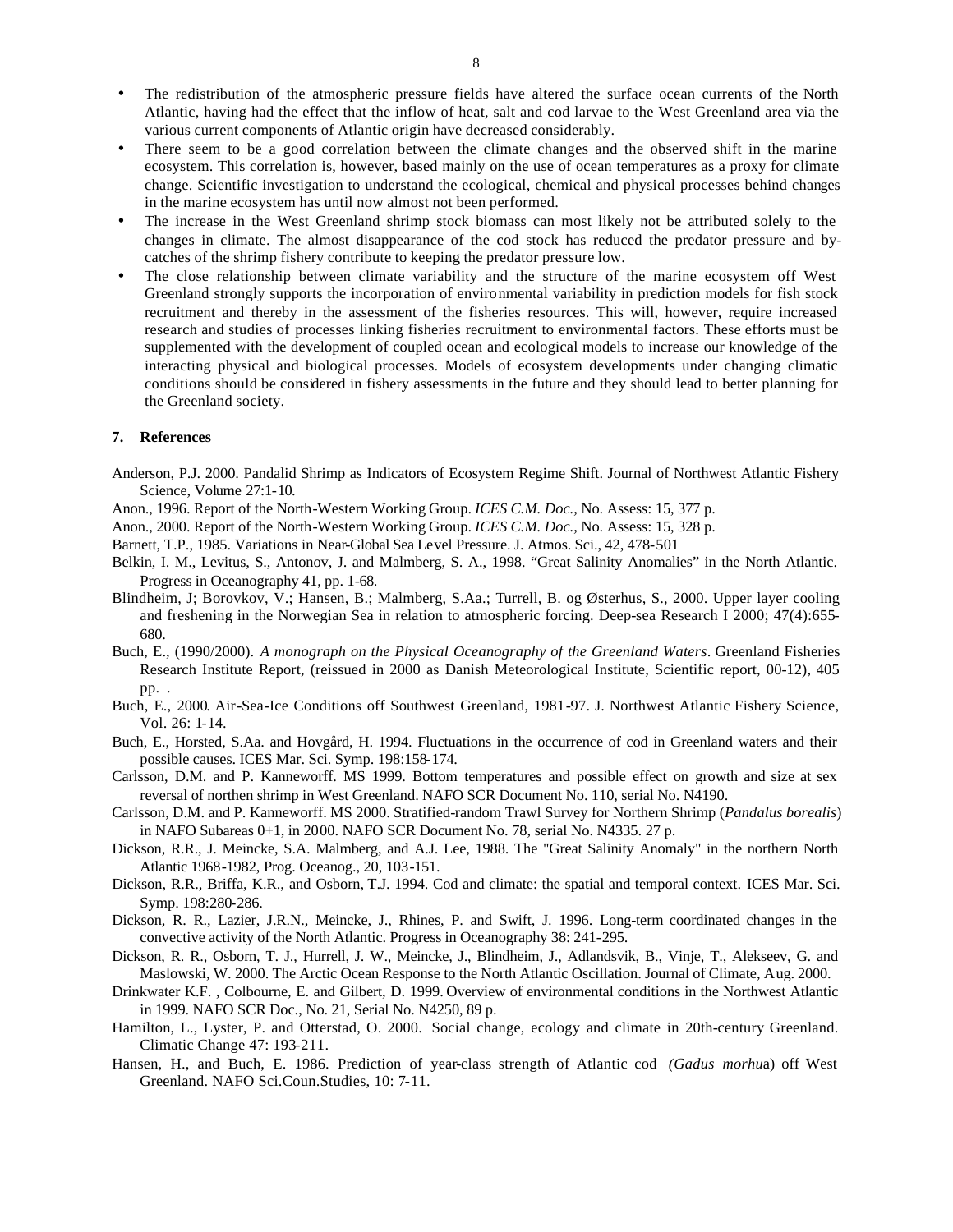- Hvingel, C. MS 2000. The Greenlandic Fishery for Northern Shrimp (Pandalus borealis) off West Greenland, 1970- 2000. NAFO SCR Document No. 81, serial No. N4338, 27p.
- Hovgård, H. and Buch, E. 1990. Fluctuation in the cod biomass of the West Greenland Ecosystem in relation to climate. In: K. Sherman, L.M. Alexander, and B.D. Gold (eds.). Large Marine Ecosystems: Patterns, Processes, and Yields. AAAS Press. Washington. 36-43.
- Horsted, S.A. 2000. A Review of the Cod Fisheries at Greenland, 1910-1995. J. Northw. Atl. Fish. Sci. Vol. 28: 1- 109.
- Hurrell, J.W., (1995). Decadal Trends in the North Atlantic Oscillation Regional Temperatures and Precipitation. Science 269, 676-679
- Hurrell, J. W., and van Loon, H. 1997. Decadal variations in climate associated with the North Atlantic oscillation. Clim. Change, 36, 301-326.
- Hurrell, J.W., 2000. *The North Atlantic Oscillation*. Prepared for the National Academy of Sciences, 12<sup>th</sup> Annual Symposium on Frontiers of Science, Irvine, CA.
- ICES, 2000. The 1999/2000 ICES Annual Ocean Climate Status Summary. Prepared by the Working Group on Oceanic Hydrography. Editor: Bill Turrell. (http://www.ices.dk/status/clim9900/
- Jensen, A.S. 1939. Concerning a change of climate during recent decades in the Arctic and subarctic regions, from Greenland in west to Eurasia in the east, and contemporary biological and geophysical changes. Det Kgl. Danske Videnskabernes Selskab. Biologiske Meddelelser XIV,8. København. (Munksgaard. 75 p. with 2 charts).
- Kanneworff, P. 2000. Ocurrence of Pandalus montagui in Trawl Survey Samples from NAFO Subarea 0+1. NAFO SCR Document no. 77, serial No. N4334, 6p.
- Kingsley, M.C.S., Kanneworff, P. and Carlsson, D.M. MS 1999. By-catches of Fish in the West Greenland Shrimp Survey: an Initial Analysis. NAFO SCR Document no. 111, serial No. N4191, 7p.
- Koeller, P.A. 2000. Relative Importance of Abiotic and Biotic Factors to the Management of the Northern Shrimp (*Pandalus borealis*) Fishery on the Scotian Shelf. Journal of Northwest Atlantic Fishery Science, Volume 27: 21-33.
- Lilly, G. R., Parsons, D. G., Kulka, D.W. 2000. Was the Increase in Shrimp Biomass on the Northeast Newfoundland Shelf a Consequence of a Release in Predation Pressure from Cod? Journal of Northwest Atlantic Fishery Science, Volume: 45-61.
- Malmberg, S. A. 1985. The water masses between Iceland and Greenland. Rit. Fiskideildar, 9, 127-140.
- Moses, T., G.N. Kiladis, H.F. Diaz and R.G. Barry, 1987. Characteristics and Frequency Reversals in Mean Sea Level Pressure in the North Atlantic Sector and Their Relationships to Long-Term Temperature Trends. J. of Climatology, 7, 13-30.
- Mortensen, J. and Valdimarsson, H. 1999. Thermohaline changes in the Irminger Sea. ICES CM 1999/L:16
- Parker, D.E. and C.K. Folland. 1988. The nature of Climatic Variability. Met. Mag., 117, 201-210
- Parsons, D.G. and Colbourne, E.B. 2000. Forecasting Fishery Performance for Northern Shrimp (*Pandalus borealis*) on the Labrador Shelf (NAFO Divisions 2HJ). J. Northw. Atl. Fish. Sci., Vol. 27: 11–20
- Pauly,D., Palomares, M. L., Froese, R., *et al.*. Fishing down Canadian aquatic food webs.*Canadian Journal of Fisheries and Aquatic Sciences*, January 1, 2001 (Vol. 58, No. 1), pp. 51-62.
- Pedersen, S.A. and Kanneworff, P. 1995. Fish on the West Greenland shrimp grounds, 1988-1992. ICES J. Mar. Sci. 52: 165-182.
- Pedersen, S.A. and E.L.B. Smidt 2000. Zooplankton distribution and abundance in West Greenland waters, 1950- 1984. *Journal of Northwest Atlantic Fishery Science vol.* 26:45-102.
- Pedersen, S.A. and J. Rice, 2001. Dynamics of fish larvae, zooplankton, and hydrographical characteristics in the West Greenland Large Marine Ecosystem 1950-1984. In K.S. Shermann, H.-R. and Skjoldal (eds). In *Changing States of the Large Marine Ecosystems of the North Atlantic*. Elsevier. In press.
- Pedersen, S.A. and Zeller, D. 2001. A mass balance model for the West Greenland marine ecosystem. In: Guenette, S., Christensen, V. and Pauly, D (eds). Fisheries impact on North Atlantic Ecosystems: Models and Analyses. Fisheries Centre Research Reports 9(4): In press.
- Ramseier, R.O., Garrity, C. Parsons, D.G. and Koeller, P. 2000. Influence of Particle Organic Carbon Sedimentation Within the Seasonal Sea-ice Regime on the Catch Distribution of Northern Shrimp *(Pandalus boreali*s). J. Northw. Atl. Fish. Sci., Vol. 27: 35–44.
- Rätz, H.-J. 1999. Structures and changes of the demersal fish assemblage off Greenland, 1982-96. NAFO Sci. Coun. Studies, 32: 1-15.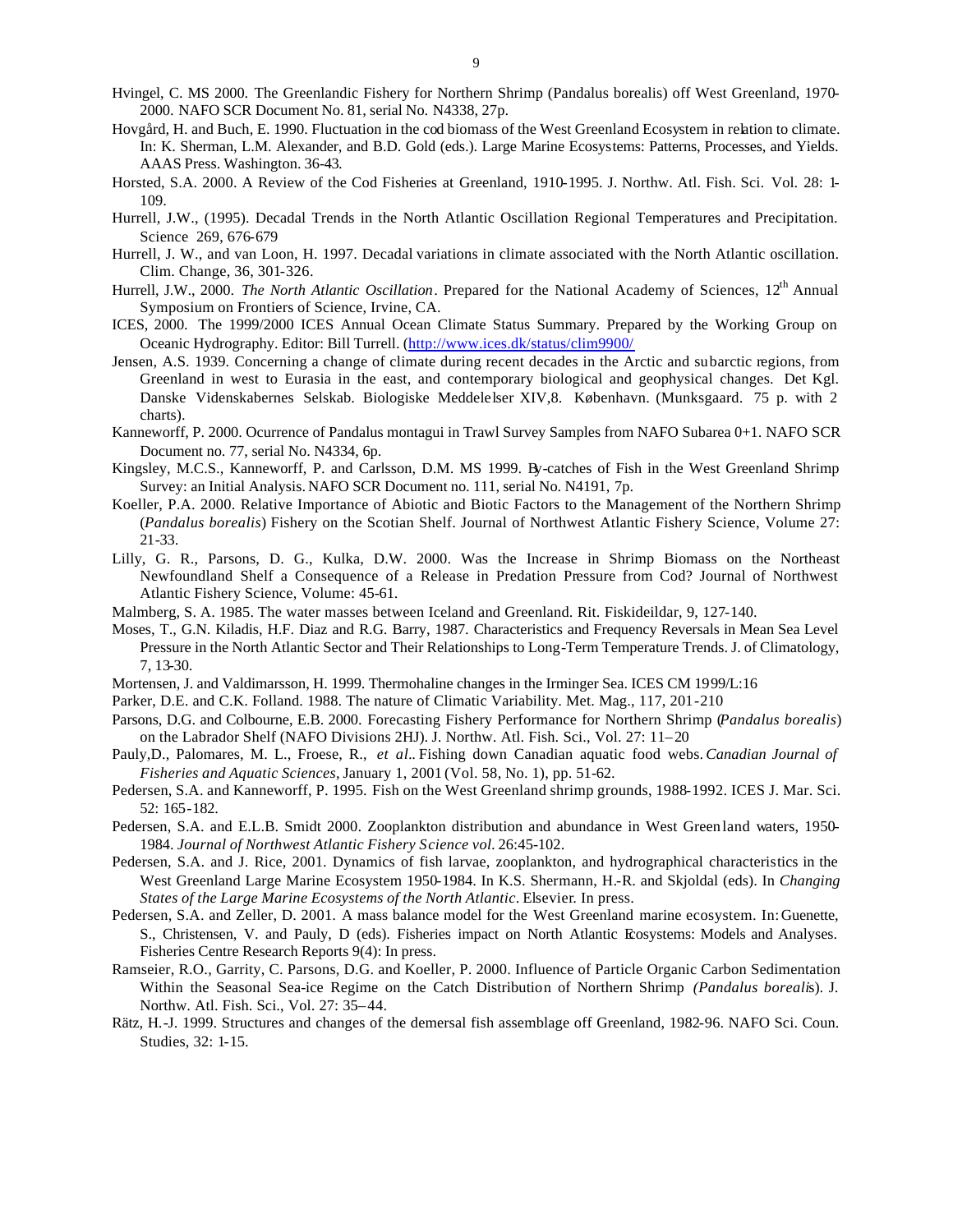- Rätz, H.-J., Stein, M. and Lloret, J. 1999. Variation in growth and recruitment of Atlantic cod (*Gadus morhua*) off Greenland during the second half of the twentieth century. Journal of Northwest Atlantic Fishery Science, Volume 25:161-170
- Riget, F. and Engelstoft, J. 1998. Size-at-age of Cod (Gadus morhua) off West Greenland, 1952-92. NAFO Sci. Coun. Stud. 31: 1-12.
- Shumway, S.E., Perkins, H.C., Shick, D.F., and Stickney, A.P. 1985. Synopsis of biological data on the pink shrimp, *Pandalus borealis* Krøyer, 1838. NOAA Technical Report NMFS 30 (FAO Fisheries Synopsis No. 144). 57 p.
- Siegstad, MS 2000. Preliminary Assessment of Shrimp (*Pandalus boreali*s) in Davis Strait, 2000 (Subareas 0+1). NAFO SCR Document No. 84, serial No. N4341, 22p.
- Stein, M. 1998. Integrating fisheries observations with environmental data towards a better understanding of the conditions for fish in the sea. J. Northw. Atl. Fish. Sci. 23: 143-156.
- Stein, M. 2000. Hydrographic and Atmospheric Conditions Off East Greenland Their Potential Effect on the Distribution of Shrimp (*Pandalus borealis*). Journal of Northwest Atlantic Fishery Science, Volume 27: 63-67.
- van Loon, H. and J. Williams, (1076). The connection between Trends of Mean Temperature and Circulation at the surface: Part I. Winter. Mon. Wea. Rev., 104, 365-380.
- van Loon, H. and J.C.Rogers, (1978). The Seesaw in Winter Temperatures between Greenland and Northern Europe. Part I: General Description. Mon. Wea. Rev 106, 296-310.



Fig.1. NAFO standard oceanographic sections off West Greenland.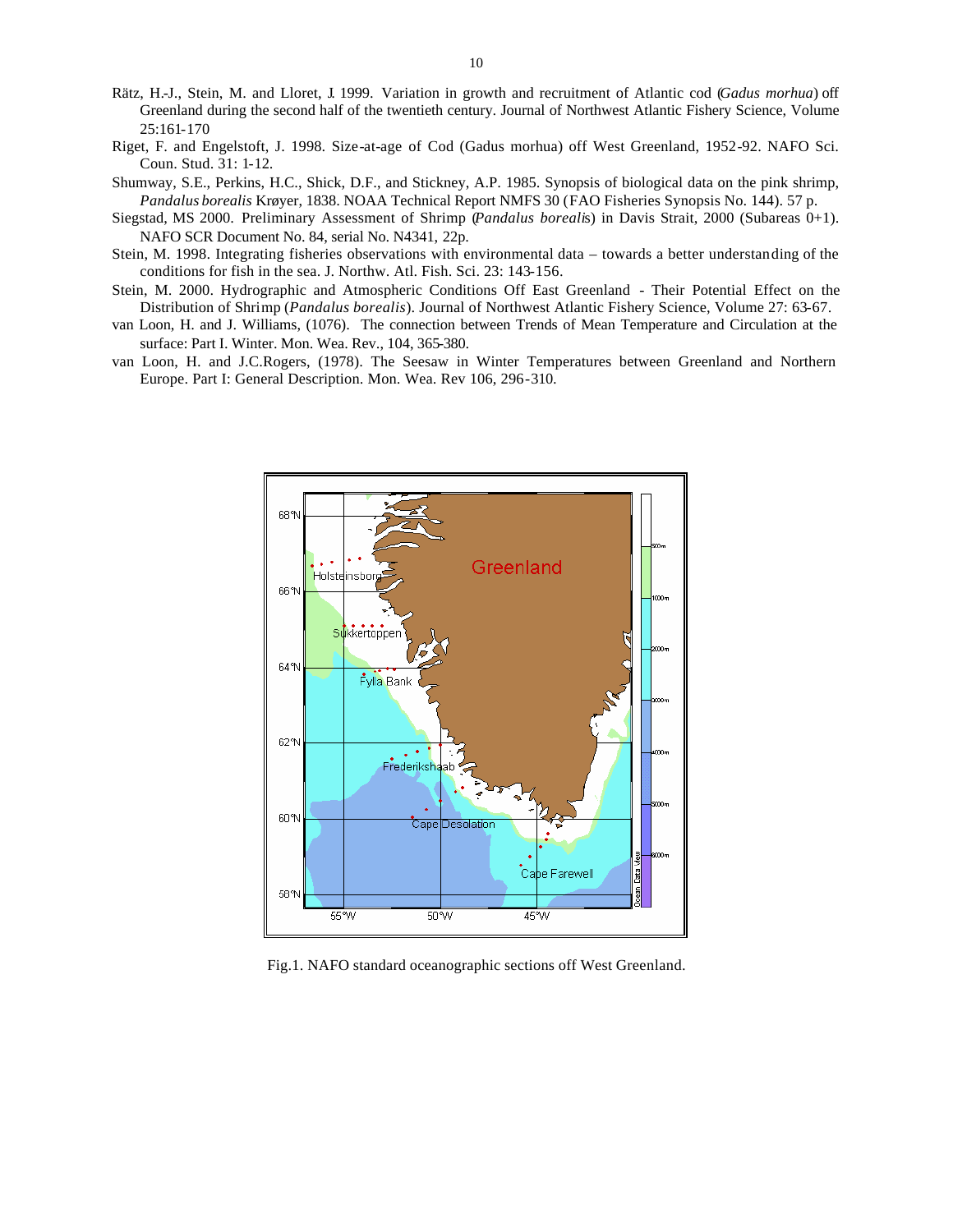

Fig. 2. Catches of the four major fisheries species, estimated cod mean length and year-class strength in West Greenland waters (NAFO Subarea 1 - inshore and offshore areas combined). Data in a-d) from: Horsted (2000), NAFO Scientific Council Metting Reports and Documents (www.nafo.ca); e) from: Riget and Engelstoft (1998); f) from Anon. (1996, 2000).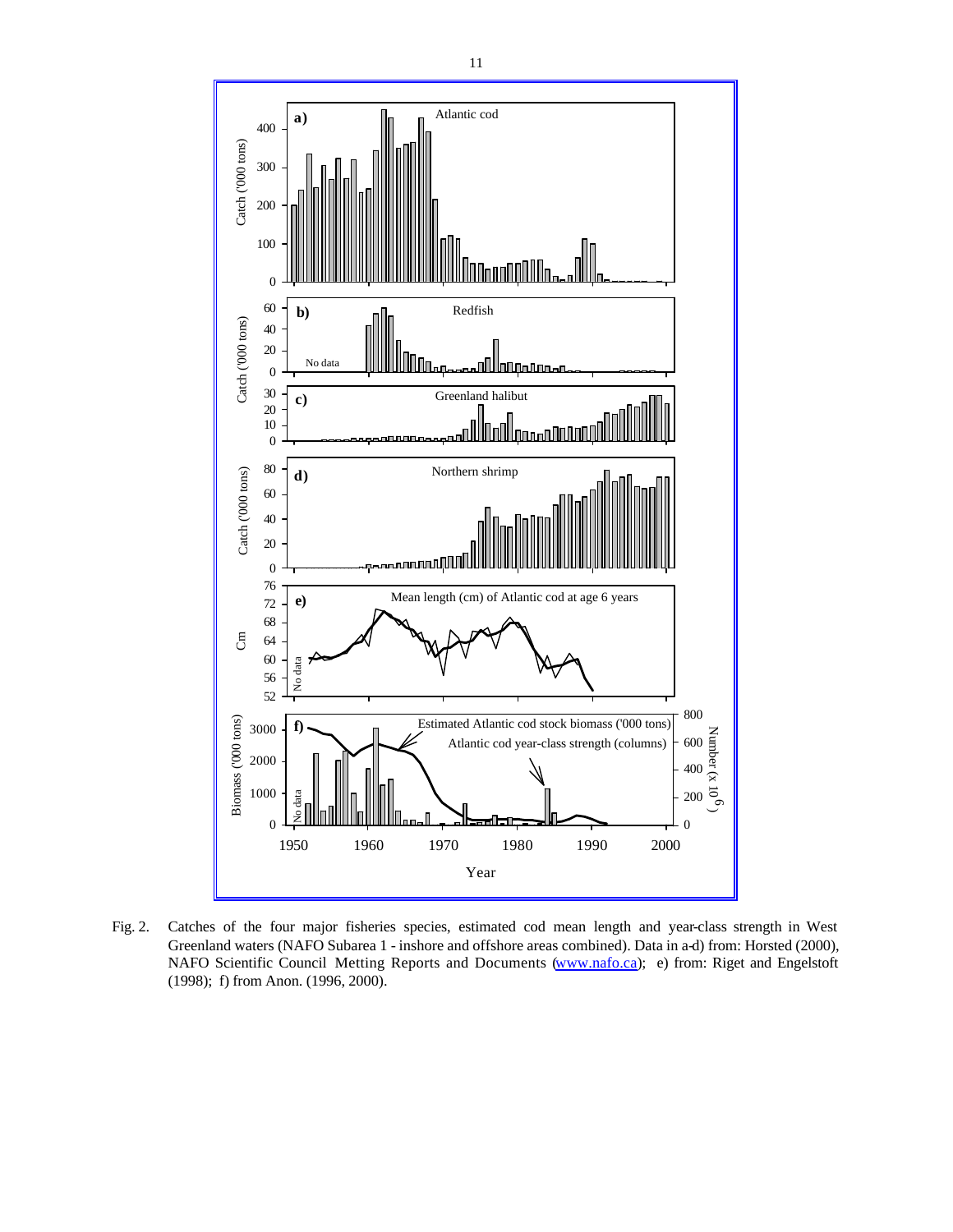

Fig.3. Spatial distribution of the Greenlandic commercial shrimp catches in NAFO Subarea 1 (Div. A-F), in 1999 (From Hvingel, MS 2000).



Fig. 4. Effort and standardized CPUE index of the West Greenland shrimp fishery 1975-2000. Data from Siegstad (MS 2000).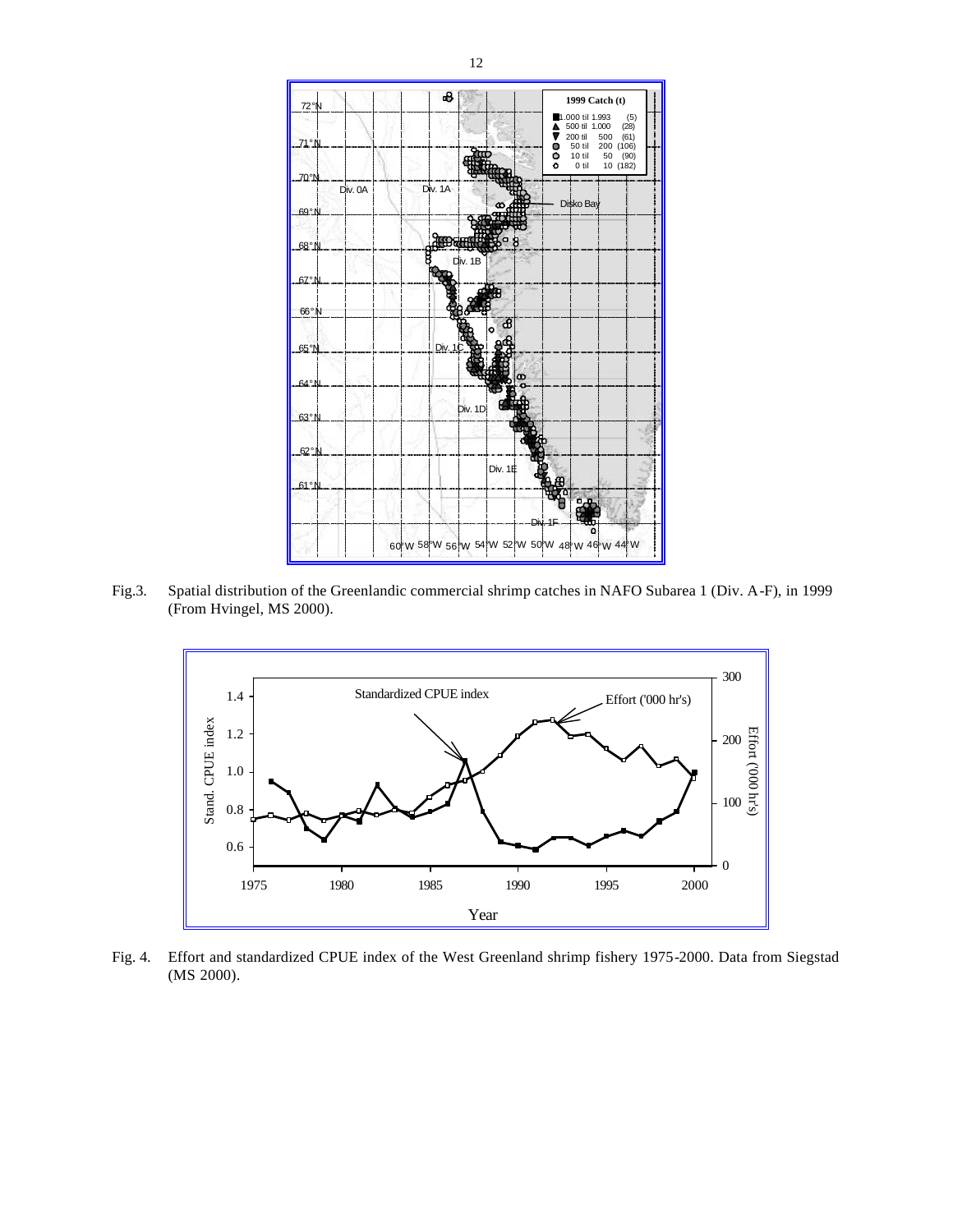

Fig. 5. Northern shrimp biomass indices from the annual shrimp survey (a). Mean latitude of the effort in the commercial fishery (b). Mean depths of highest shrimp catches in the survey (c). Mean bottom temperature in the survey (d). Annual biomass indices of *Pandalus montagui* from the survey (e). Data in panel a,b) from Siegstad (MS 2000), c) from Carlsson and Kanneworff (MS 2000), l d) from Carlsson and Kanneworff (MS 1999), e) from Kanneworff (MS 2000).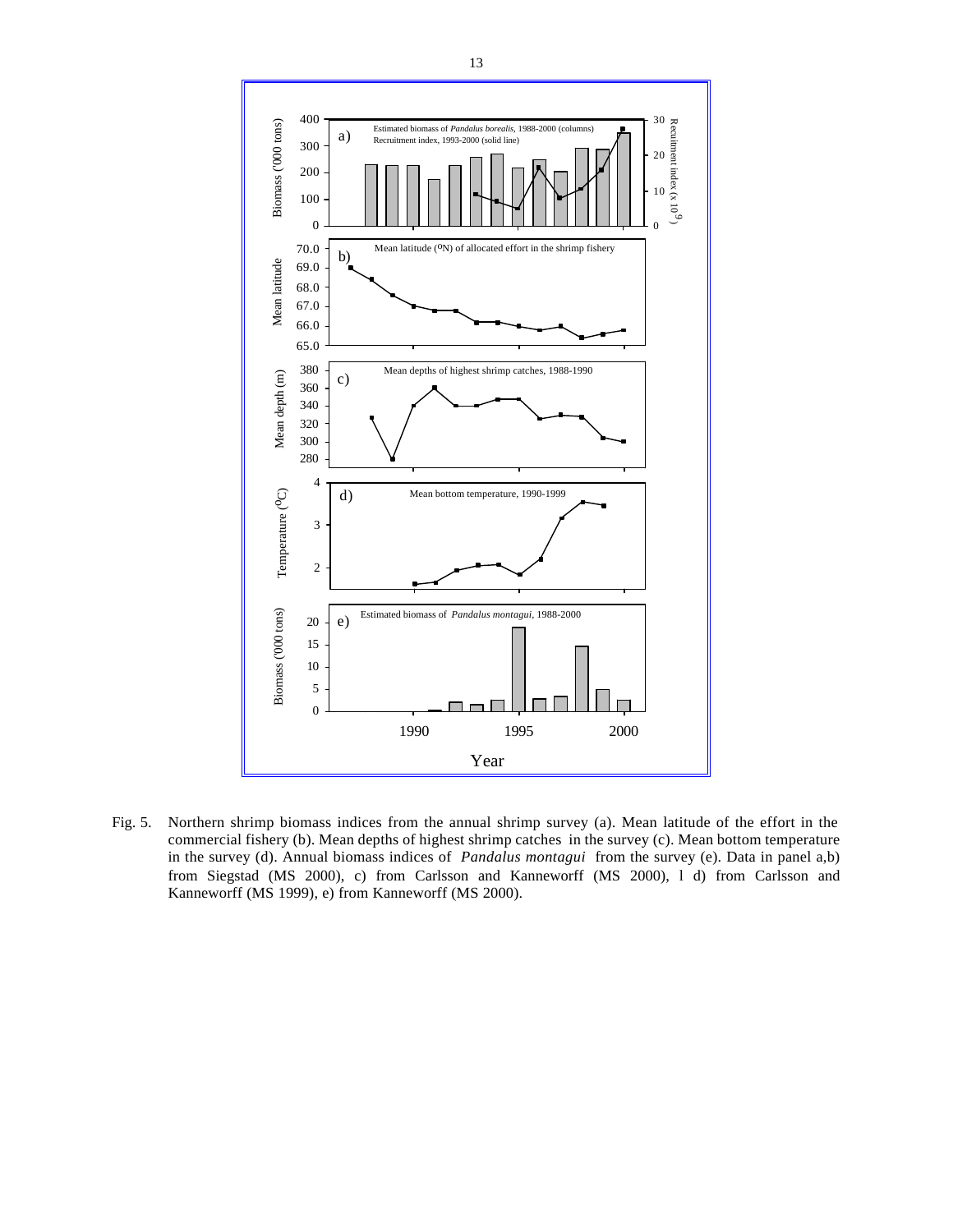

Fig. 6. Shrimp and sandeel larvae abundance indices (columns) and percentage of samples with nil catch (squares), 1950-2000. Years with data are indicated by the squares.



Fig.7. Time series of the winter (December - March) index of the NAO (as defined in the text) from 1864-2001. The heavy solid line represents the meridional pressure gradient smoothed with low pass filter to remove fluctuations with periods less than 4 years. (Updated from Hurrell and van Loon, 1997).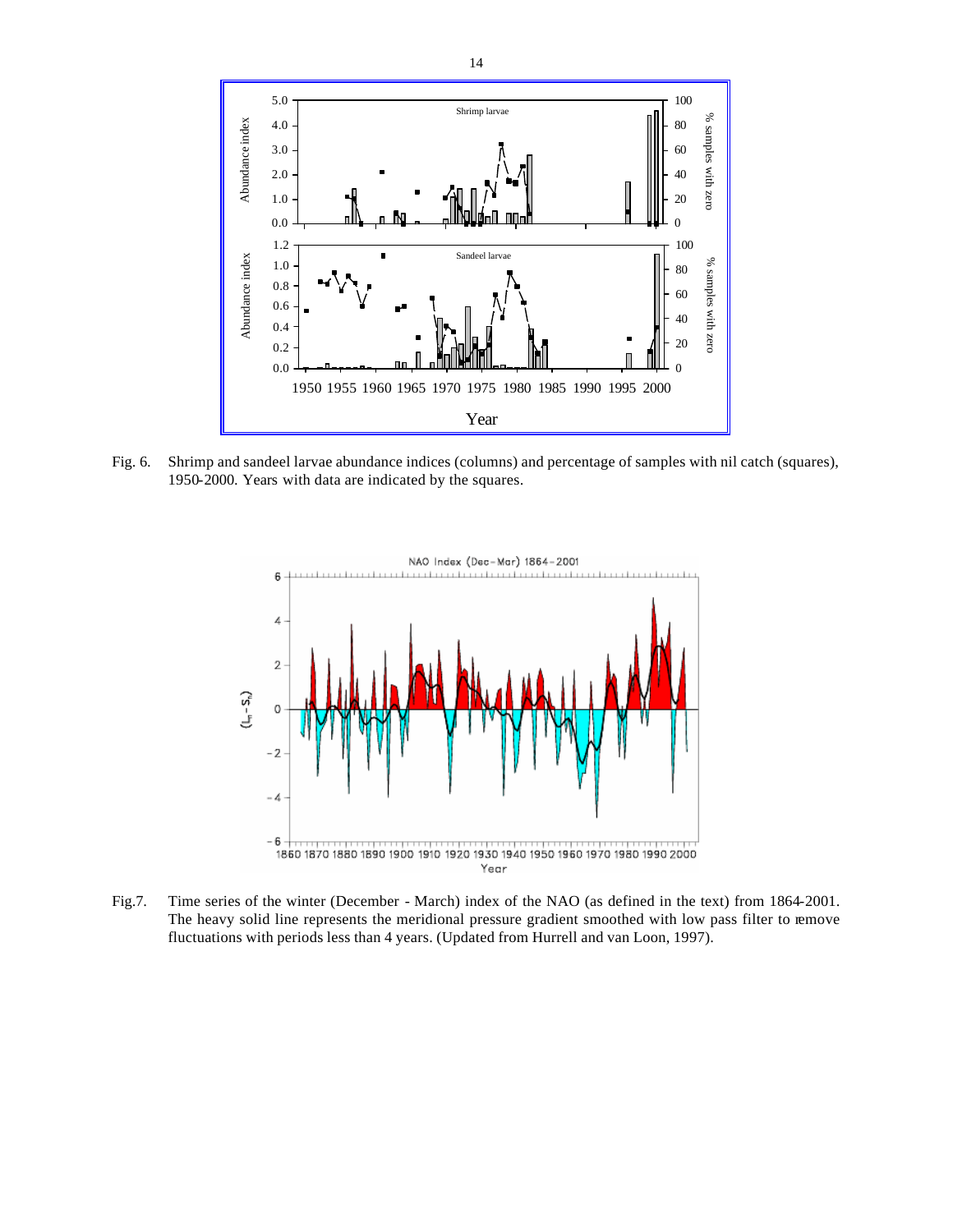

Fig. 8. Changes in land surface and sea surface temperatures (°C) corresponding to a unit deviations of the NAO index for the winter months (December-March) from 1935-1999. The contour increment is 0.2°C. Regions of insufficient data are not contoured. . (After Hurrell, 2000).



Fig. 9. Difference in air temperatures at the 1000 mb level between 1960-69 and 1990-90. Calculated using the NCEP/NCAR reanalysis database.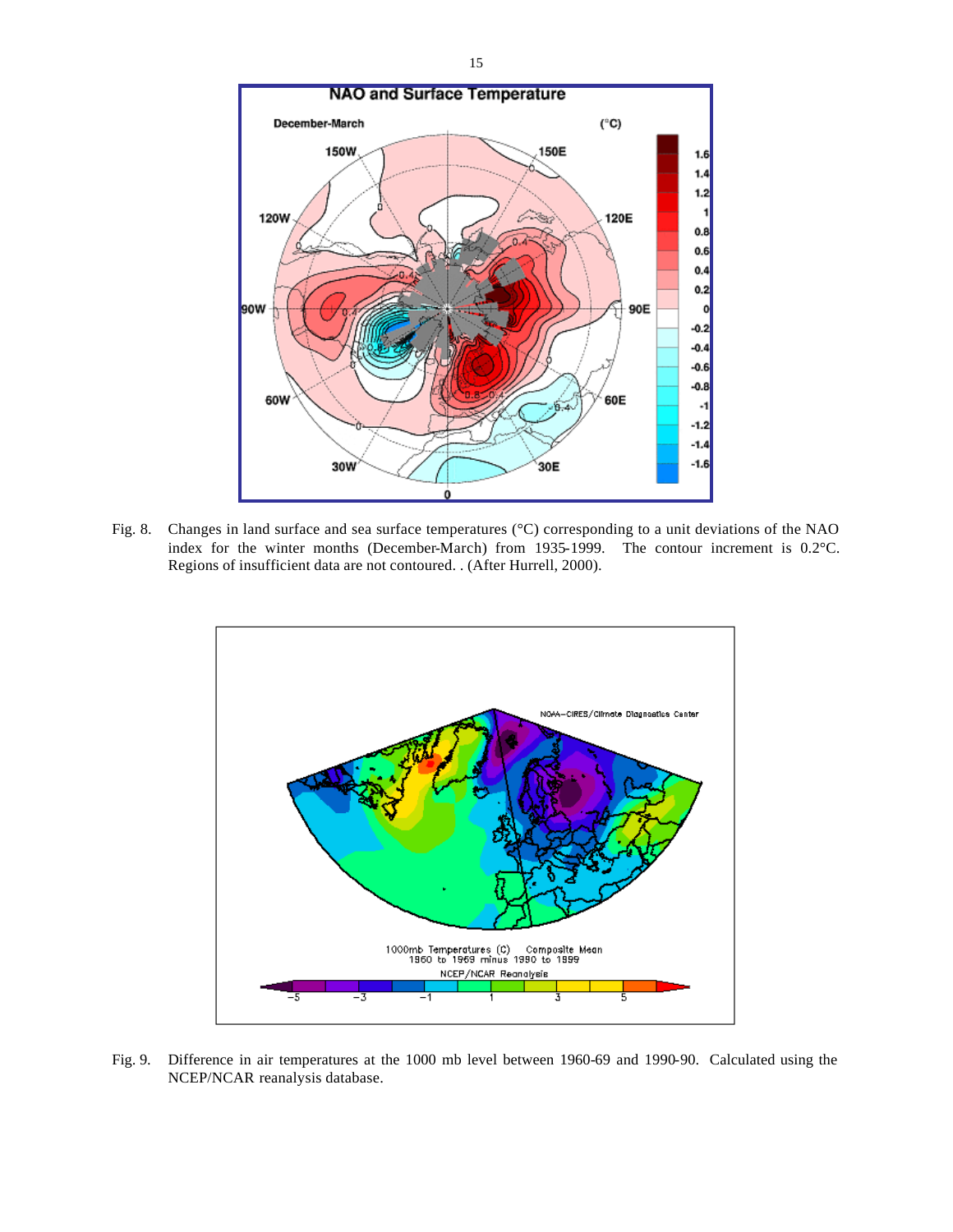

Fig.10. Annual mean air temperatures at Nuuk, 1950 –2000. Red curve represents a 3-year running mean.



Fig.11. Changes in the 1000 mb winds between the 1960-69 and 1990-99. Calculated using the NCEP/NCAR reanalysis database.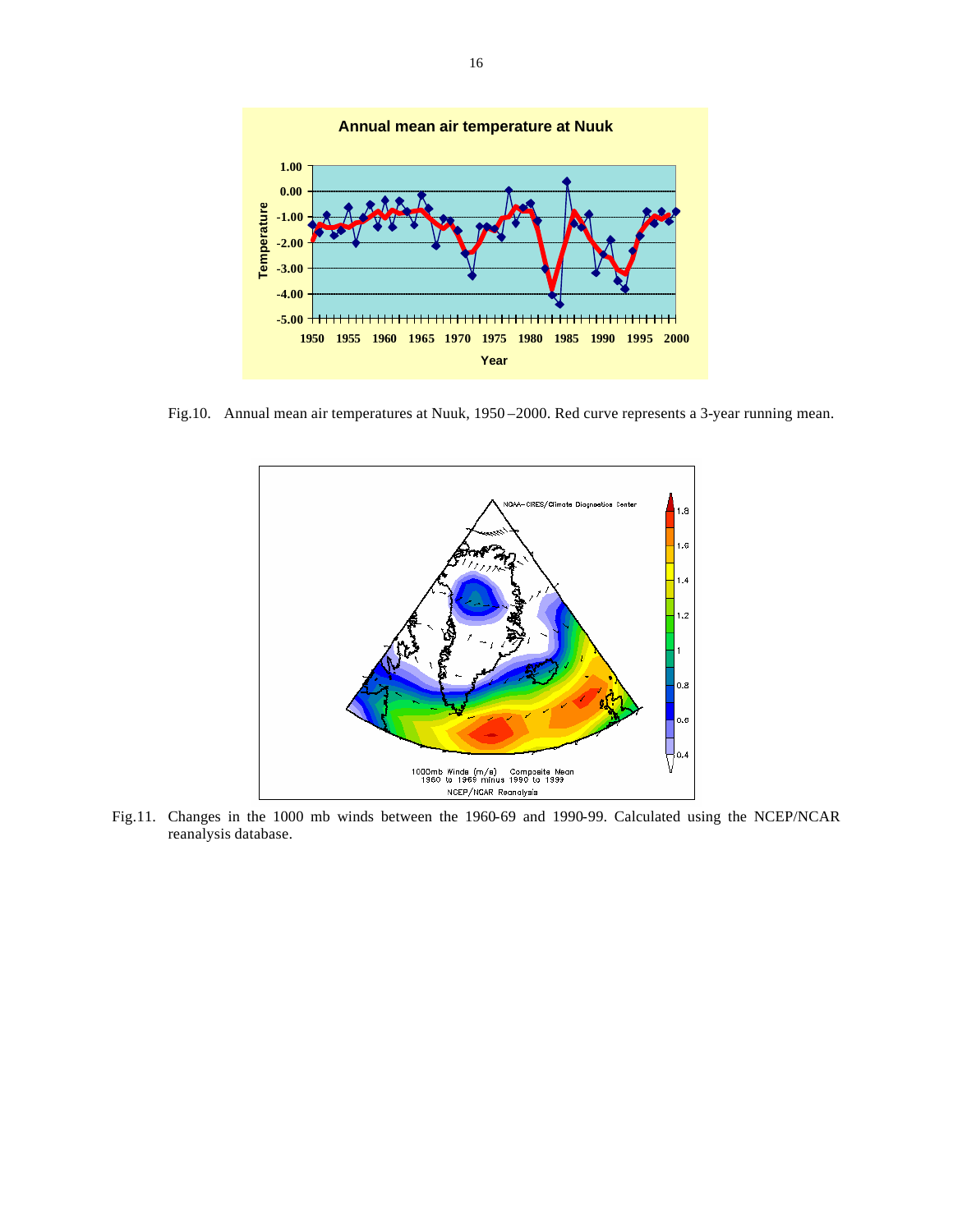

Fig. 12. Mean sea temperatures of the upper 40 m on Fylla Bank St. 2, medio June, 1950 - 2001.



Fig. 13. Mean salinity of the upper 40 m on Fylla Bank st. 2, medio June 1961 - 2001.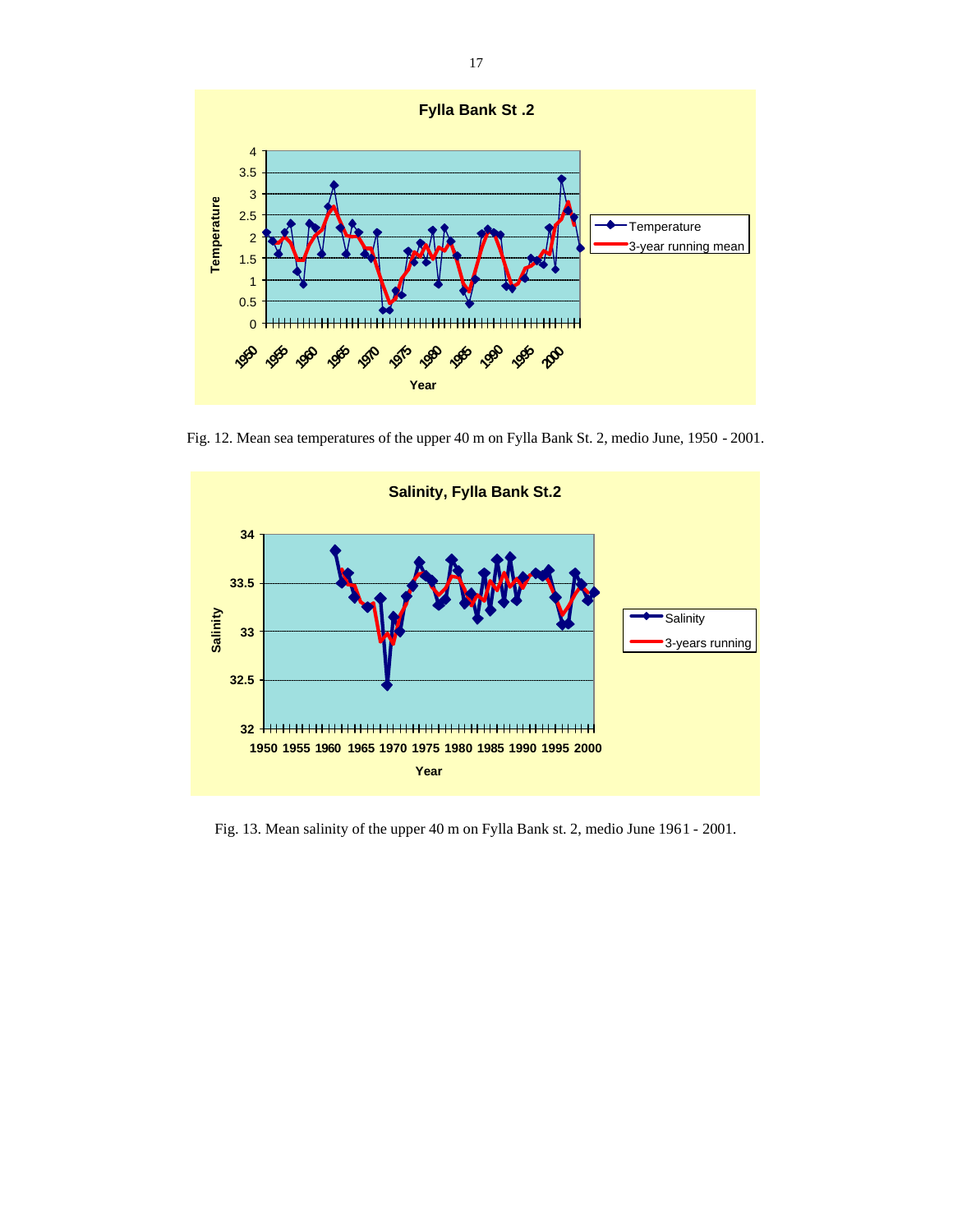



- a. Cape Farewell st.3
- b. Fylla Bank st.4